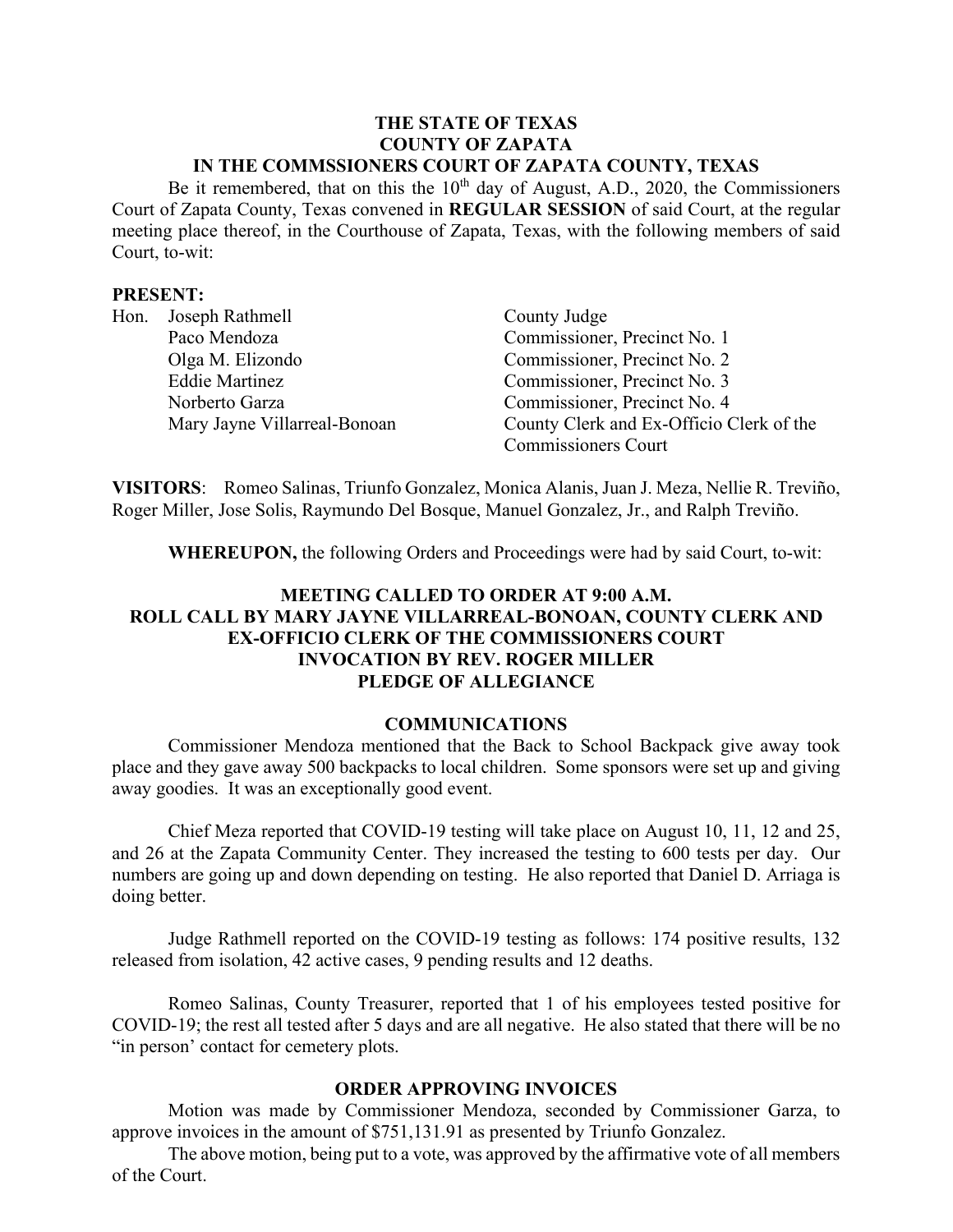#### **ORDER APPROVING TREASURER'S REPORT**

Motion was made by Commissioner Mendoza, seconded by Commissioner Garza, to approve Treasurer's Report as requested by Hon. Romeo Salinas, County Treasurer.

The above motion, being put to a vote, was approved by the affirmative vote of all members of the Court.

### **ORDER APPROVING CHECKS ISSUED**

Motion was made by Commissioner Garza, seconded by Commissioner Mendoza, to approve checks issued in the amount of \$751,131.91 as requested by Hon. Romeo Salinas, County Treasurer.

The above motion, being put to a vote, was approved by the affirmative vote of all members of the Court.

### **TAX / ASSESSOR COLLECTOR'S REPORT**

Tax Assessor/Collector's office reported Hotel-Motel tax collections in the amount of \$7,404.87 for the month of July with a year–to-date total of \$81,208.59. Tax collections at a rate of 86.16% for a total base tax collected of \$5,599,171.98.

## **NO ACTION WAS TAKEN ON THE FOLLOWING ITEM**

10. To approve measures to address surge in local COVID-19 cases as requested by Hon. Joe Rathmell, County Judge. **MEASURES WILL REMAIN IN PLACE.**

## **ORDER APPROVING ABATEMENT AMENDMENT NO. 2 BETWEEN ZAPATA COUNTY AND RELOJ DEL SOL WINDFARM LLC**

Motion was made by Commissioner Martinez, seconded by Commissioner Garza, to approve Abatement Amendment No. 2 between Zapata County and Reloj Del Sol Wind Farm, LLC, until June 30, 2021, as requested by Hon. Joe Rathmell, County Judge.

The above motion, being put to a vote, was approved by the affirmative vote of all members of the Court.

## **ORDER INSTRUCTING COUNTY AUDITOR AND COUNTY TREASURER TO CONDUCT A COMPLETE REVIEW OF ALL FUEL EXPENDITURES**

Motion was made by Commissioner Mendoza, seconded by Commissioner Martinez, to instruct County Auditor and County Treasurer to conduct a complete review of all fuel expenditures by County Elected Officials and employees that have county issued fuel cards as requested by Hon. Joe Rathmell, County Judge.

The above motion, being put to a vote, was approved by the affirmative vote of all members of the Court.

### **ORDER APPROVING TO DISCONTINUE AUTOMATIC PAYMENT DEDUCTIONS FROM EMPLOYEE PAYROLL ACCOUNTS FOR WATER PAYMENTS TO ZAPATA COUNTY WATER WORKS**

Motion was made by Commissioner Mendoza, seconded by Commissioner Martinez, to approve to discontinue automatic payment deductions from employee payroll accounts for water payments to Zapata County Water Works as requested by Hon. Joe Rathmell, County Judge.

The above motion, being put to a vote, was approved by the affirmative vote of all members of the Court.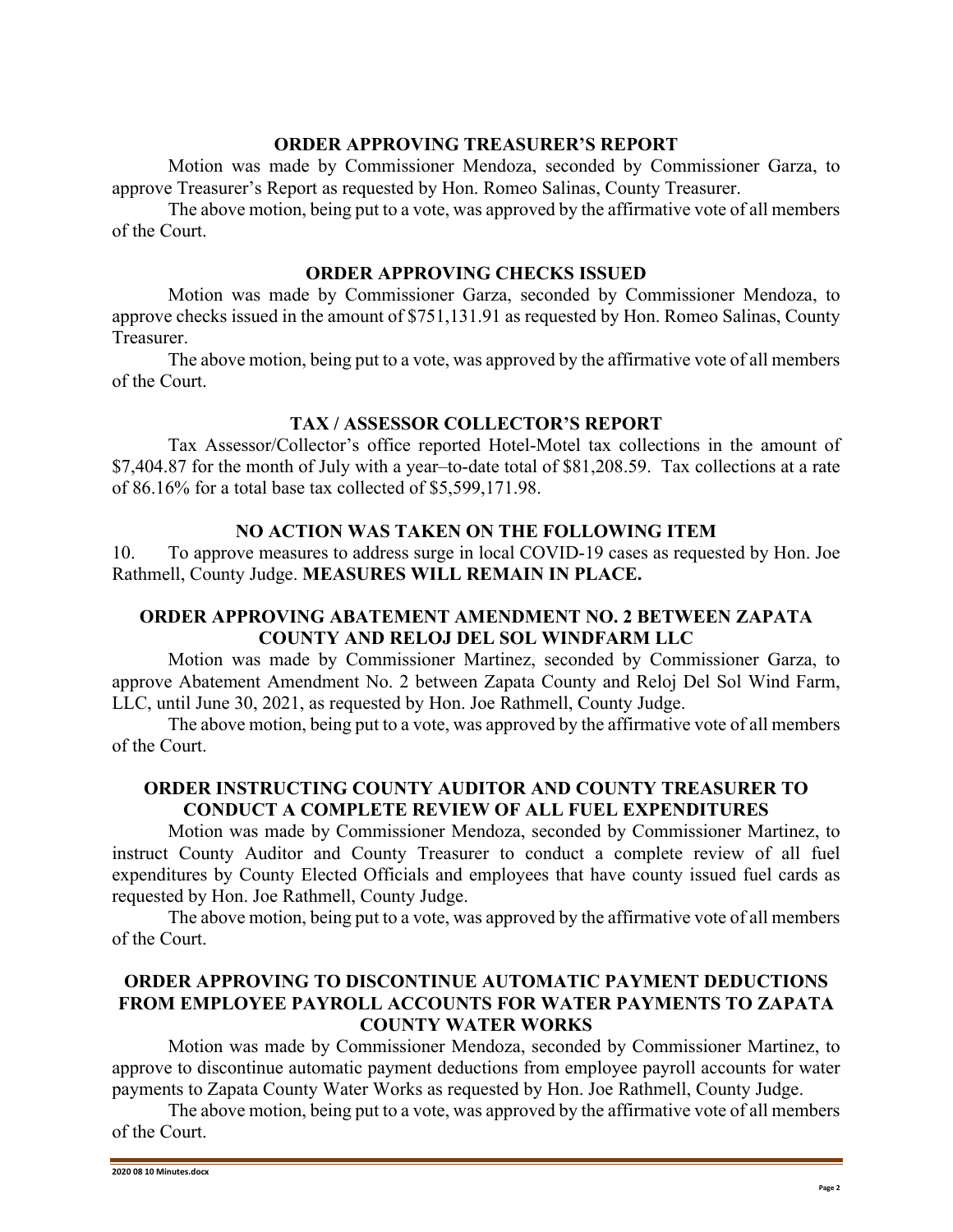# **ORDER APPOINTING COMMISSIONER PACO MENDOZA AS BOARD MEMBER TO BORDER REGION BEHAVIORAL HEALTH CENTER**

Motion was made by Commissioner Garza, seconded by Commissioner Elizondo, to appoint Commissioner Paco Mendoza as a board member to the Border Region Behavioral Health Center as requested by Hon. Joe Rathmell, County Judge.

The above motion, being put to a vote, was approved by the affirmative vote of all members of the Court.

### **ORDER APPROVING REQUEST OF PROPOSAL FOR REPAIRS OF ZAPATA COUNTY FAIR PAVILION AND CONTRACT WITH PREMIER ENGINEERING TO DO SCOPE OF WORK**

Motion was made by Commissioner Mendoza, seconded by Commissioner Garza, to approve request proposal for the repairs of the Zapata County Fair Pavilion and contract with Premier Engineering to do scope of work as requested by Hon. Joe Rathmell, County Judge.

The above motion, being put to a vote, was approved by the affirmative vote of all members of the Court.

## **ORDER APPROVING ELECTION SERVICES CONTRACT BETWEEN ZAPATA COUNTY AND ZAPATA COUNTY INDEPENDENT SCHOOL DISTRICT FOR UPCOMING ELECTION**

Motion was made by Commissioner Garza, seconded by Commissioner Mendoza, to approve the Election Services Contract between Zapata County and Zapata County Independent School District for the upcoming November 3, 2020. General Election to include School Board Election for ZCISD as requested by Hon. Mary Jayne Villarreal-Bonoan, County Clerk.

The above motion, being put to a vote, was approved by the affirmative vote of all members of the Court.

## **ORDER APPROVING TO RATIFY MONTHLY TREASURER'S REPORT AS PRESENTED ON JULY 27, 2020**

Motion was made by Commissioner Mendoza, seconded by Commissioner Garza, to approve to ratify monthly Treasurer's Report as presented on July 27, 2020 as requested by Hon. Romeo Salinas, County Treasurer.

The above motion, being put to a vote, was approved by the affirmative vote of all members of the Court.

### **ORDER APPROVING 2020-2021 HOLIDAY CALENDAR FOR ZAPATA COUNTY**

Motion was made by Commissioner Garza, seconded by Commissioner Mendoza, to approve the 2020-2021 Holiday Calendar for Zapata County, with the addition of Election Day - November 3, as requested by Nellie Trevino, Personnel Director.

The above motion, being put to a vote, was approved by the affirmative vote of all members of the Court.

### **ORDER APPROVING FY 2020-2021 TAC BCBS RATES FOR ZAPATA COUNTY**

Motion was made by Commissioner Garza, seconded by Commissioner Mendoza, to approve the FY 2020-2021 TAC BCBS rates for Zapata County, as proposed, as requested by Nellie Trevino, Personnel Director.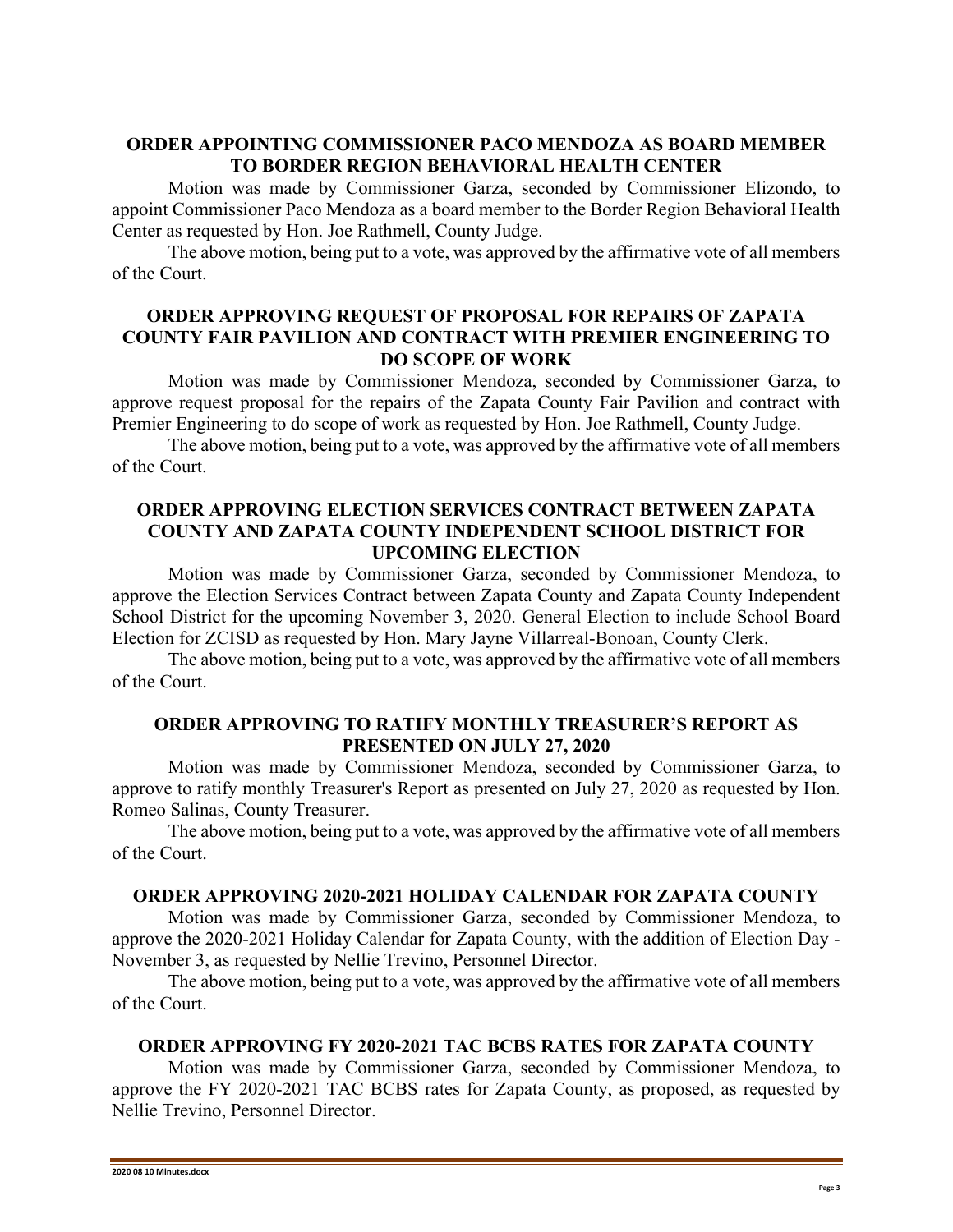The above motion, being put to a vote, was approved by the affirmative vote of all members of the Court.

### **ORDER APPROVING FY 2020-2021 RATES FOR DENTAL/VISION PLAN**

Motion was made by Commissioner Mendoza, seconded by Commissioner Martinez, to approve the FY 2020-2021 rates for Dental/Vision Plan as requested by Nellie Trevino, Personnel Director.

The above motion, being put to a vote, was approved by the affirmative vote of all members of the Court.

## **ORDER APPROVING FY 2020-2021 RETIREMENT RATES AS PRESENTED BY TCDRS FOR ZAPATA COUNTY**

Motion was made by Commissioner Mendoza, seconded by Commissioner Garza, to approve the FY 2020-2021 retirement rates as presented by TCDRS for Zapata County as requested by Nellie Trevino, Personnel Director.

The above motion, being put to a vote, was approved by the affirmative vote of all members of the Court.

## **ORDER APPROVING REQUEST FOR PROPOSALS FOR AN AMBULANCE DUE TO PUBLIC HEALTH EMERGENCY WITH RESPECT TO COVID-19**

Motion was made by Commissioner Martinez, seconded by Commissioner Mendoza, to approve request for proposals for an ambulance due to the public health emergency with respect to the Coronavirus Covid-19 disease and all related matters thereto; as requested by Nellie Trevino, Personnel Director.

The above motion, being put to a vote, was approved by the affirmative vote of all members of the Court.

#### **ORDER APPROVING REPLAT OF 199 MADISON AVENUE**

Motion was made by Commissioner Elizondo, seconded by Commissioner Garza, to approve the Re-Plat of 199 Madison Avenue into  $3 - 70 \times 140$  lots and  $1 - 60 \times 180$  lot. They are in compliance with all model subdivision rules as requested by Manuel Gonzalez, Premier Engineering.

The above motion, being put to a vote, was approved by the affirmative vote of all members of the Court.

#### **ORDER APPROVING INVOICE AND STATUS REVIEW FOR ZAPATA COUNTY JAIL REPAIRS**

Motion was made by Commissioner Mendoza, seconded by Commissioner Elizondo, to approve payment of invoice in the amount of \$8,518.43 payable to Deep South Haulers LLC for Zapata County Jail as requested by Manuel Gonzalez, Premier Engineering. Work is 78% complete.

The above motion, being put to a vote, was approved by the affirmative vote of all members of the Court.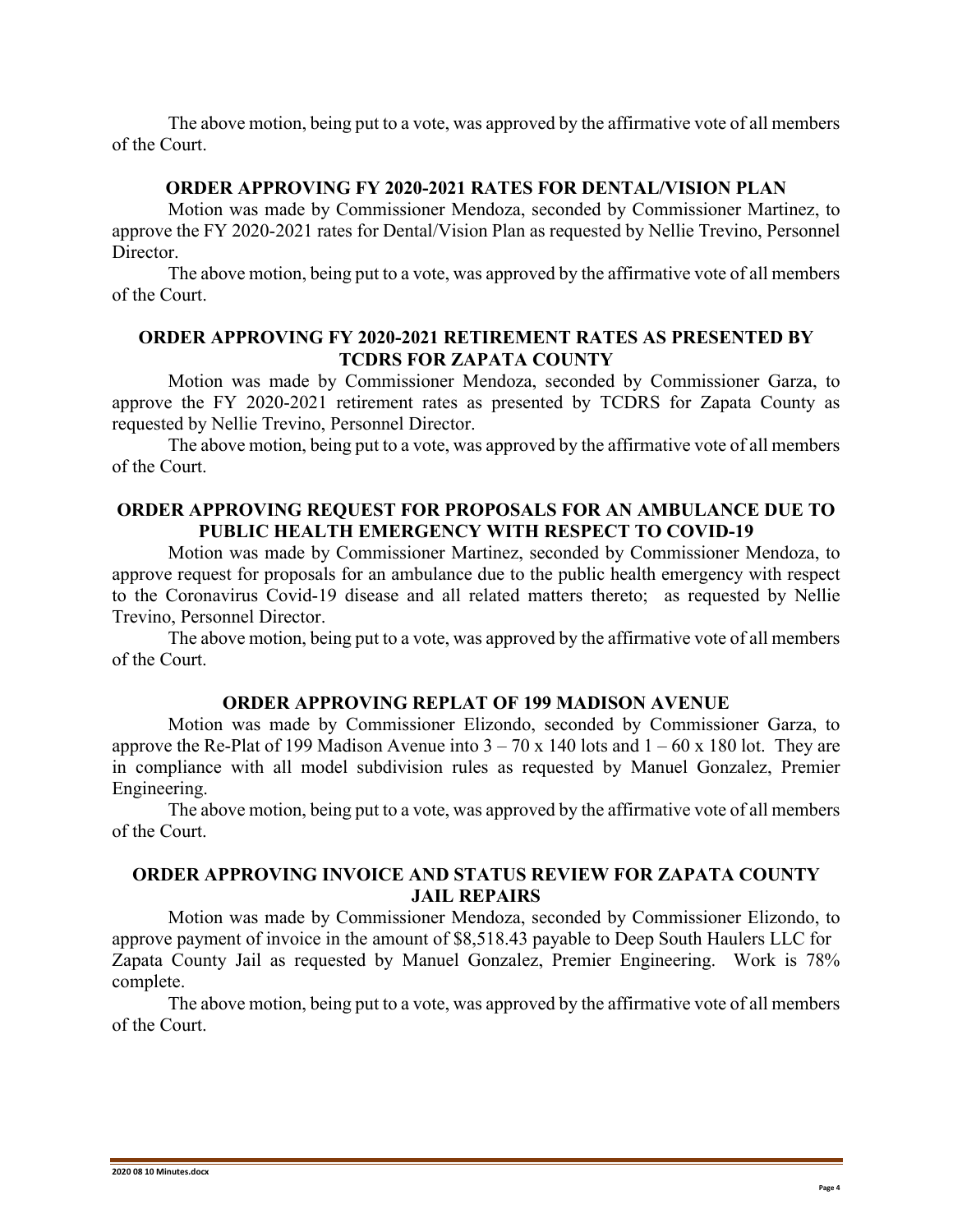# **ORDER APPROVING INSTALLATION OF STREETLIGHT**

Motion was made by Commissioner Mendoza, seconded by Commissioner Martinez, to approve the installation of a street light at the following address:

- a. 2114 Kennedy St.
- b. 1207 Falcon Ave.
- c. 203 Miraflores Ave.

as requested by Hon. Olga M. Elizondo, Commissioner Pct. 2.

The above motion, being put to a vote, was approved by the affirmative vote of all members of the Court.

# **MOTION WAS MADE BY COMMISSIONER MENDOZA, SECONDED BY COMMISSIONER MARTINEZ, TO ENTER INTO EXECUTIVE SESSION**

## **MOTION WAS MADE BY COMMISSIONER GARZA, SECONDED BY COMMISSIONER MENDOZA, TO RETURN TO REGULAR SESSION**

# **ORDER TO DENY REQUEST FOR HAZARD PAY FOR FIRE DEPARTMENT/EMS EMPLOYEES**

Motion was made by Commissioner Martinez, seconded by Commissioner Mendoza, to deny request for Hazard Pay for Fire Department/EMS employees due to COVID-19 related hazardous duties funded from Coronavirus Relief Fund as requested by Nellie Trevino, Personnel Director.

*Closed Session/Executive Session is requested pursuant to Texas Government Code Title 5, Subchapter D, Section 551.074 (B) (Personnel Matters).*

The above motion, being put to a vote, was approved by the affirmative vote of all members of the Court.

### **ORDER APPROVING TO CONTINUE WITH FAMILIES FIRST ACT FOR WORKING PARENTS DURING FY 2020-2021 SCHOOL CLOSURE**

Motion was made by Commissioner Mendoza, seconded by Commissioner Garza, to approve to continue with the Families First Act for working parents during the FY 2020-2021 school closures from August 10, 2020- October 2, 2020, due to COVID-19, as requested by Nellie Trevino, Personnel Director.

*Closed Session/Executive Session is requested pursuant to Texas Government Code Title 5, Subchapter D, Section 551.074 (BJ (Personnel Matters).*

The above motion, being put to a vote, was approved by the affirmative vote of all members of the Court.

### **NO ACTION WAS TAKEN ON THE FOLLOWING ITEM DISCUSSED IN EXECUTIVE SESSION**

### 32. To address personnel matters as requested by Nellie Trevino, Personnel Director.

*Closed Session/Executive Session is requested pursuant to Texas Government Code Title 5, Subchapter D, Section 551.074/551.071 (A)(B) (Personnel Matters) (Consultation with Attorney).*